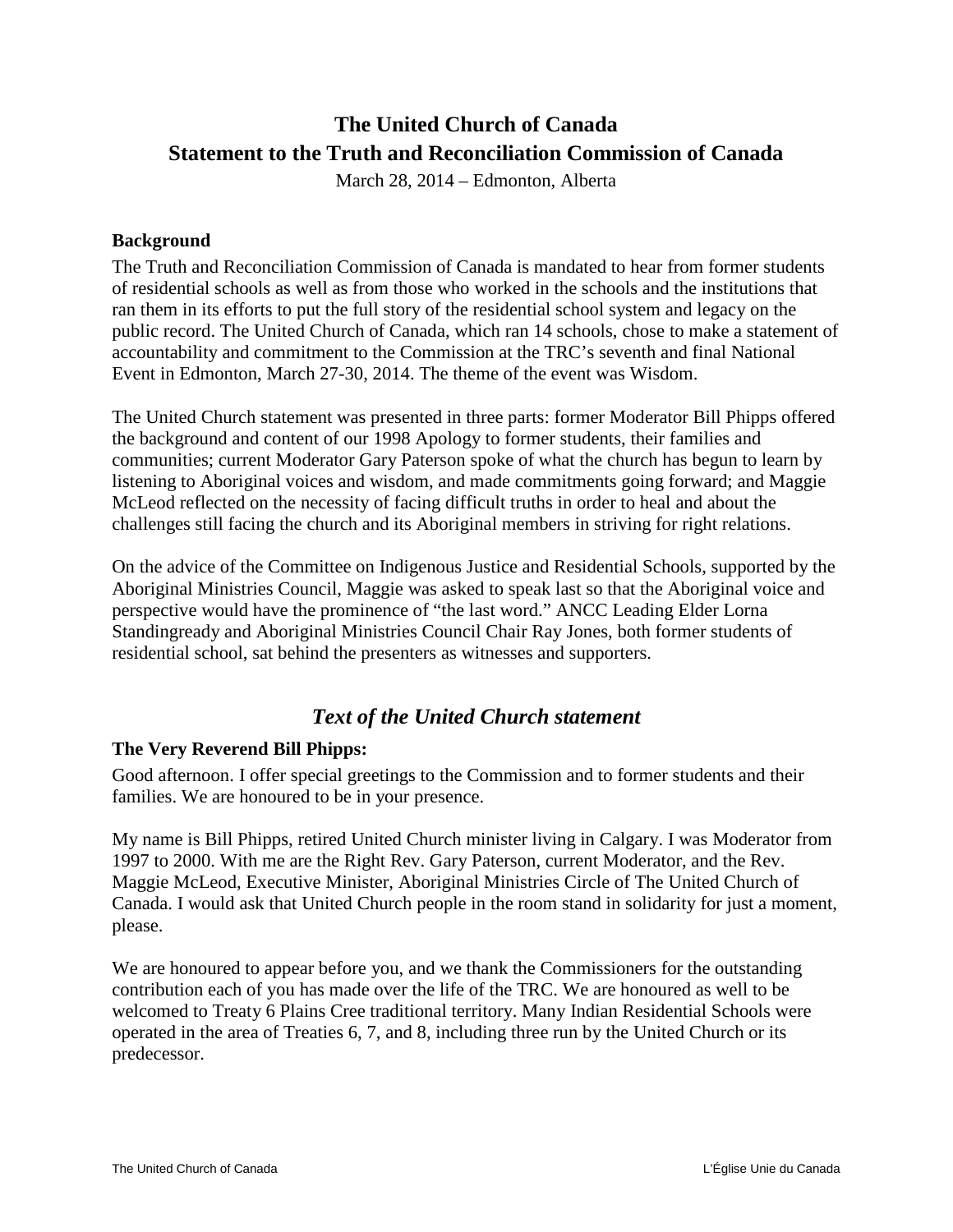#### **Statement to the Truth and Reconciliation Commission of Canada**

Since the first United Church Apology to First Nations Peoples in 1986, in which we declared *"We tried to make you be like us and in so doing we helped destroy the vision that made you what you were,"* we have been on a painful, humbling, and intense journey of learning that we were wrong. The Indian Residential School System was part of a wide, deep, and destructive project designed not only to assimilate but to annihilate rich and ancient cultures of spirit, economy, governance, and love of our Earthly Home. From broken treaties to spiritual ignorance to economic slavery, we participated in a shameful strategy to destroy many nations—the peoples of this land.

When courageous survivors of residential schools first stepped out of the dark shadows of their lives to tell the truth of their experiences and to initiate lawsuits, our church was shocked and bewildered. We turned away from truth. We reacted with strenuous denial, fear, even anger. Our good name and the good intentions of our ancestors were being attacked. We battled the federal government as to who was primarily responsible, and feared that the lawsuits would bankrupt our church. There was defensive and legalistic opposition to taking responsibility. We were at a huge moral crossroads and the internal conflict was intense.

In the face of heated resistance, we found the moral ground to offer a second Apology, which I delivered in 1998:

*"As Moderator of The United Church of Canada, I wish to speak the words that many people have wanted to hear for a very long time. On behalf of The United Church of Canada, I apologize for the pain and suffering that our church's involvement in the Indian Residential School system has caused. We are aware of some of the damage that this cruel and illconceived system of assimilation has perpetrated on Canada's First Nations peoples. For this we are truly and most humbly sorry.*

*"To those individuals who were physically, sexually, and mentally abused as students of the Indian Residential Schools in which The United Church of Canada was involved, I offer you our most sincere apology. You did nothing wrong. You were and are the victims of evil acts that cannot under any circumstances be justified or excused.*

*"We know that many within our church will still not understand why each of us must bear the scar, the blame for this horrendous period in Canadian history. But the truth is, we are the bearers of many blessings from our ancestors, and therefore, we must also bear their burdens." Our burdens include dishonouring the depths of the struggles of First Nations peoples and the richness of your gifts. We seek God's forgiveness and healing grace as we take steps toward* 

*building respectful, compassionate and loving relationships with First Nations peoples.*

*We are in the midst of a long and painful journey as we reflect on the cries that we did not or would not hear, and how we have behaved as a church. As we travel this difficult road of repentance, reconciliation, and healing, we commit ourselves to work toward ensuring that we*  will never again use our power as a church to hurt others with attitudes of racial and spiritual *superiority.*

*"We pray that you will hear the sincerity of our words today and that you will witness the living out of our apology in our actions in the future."*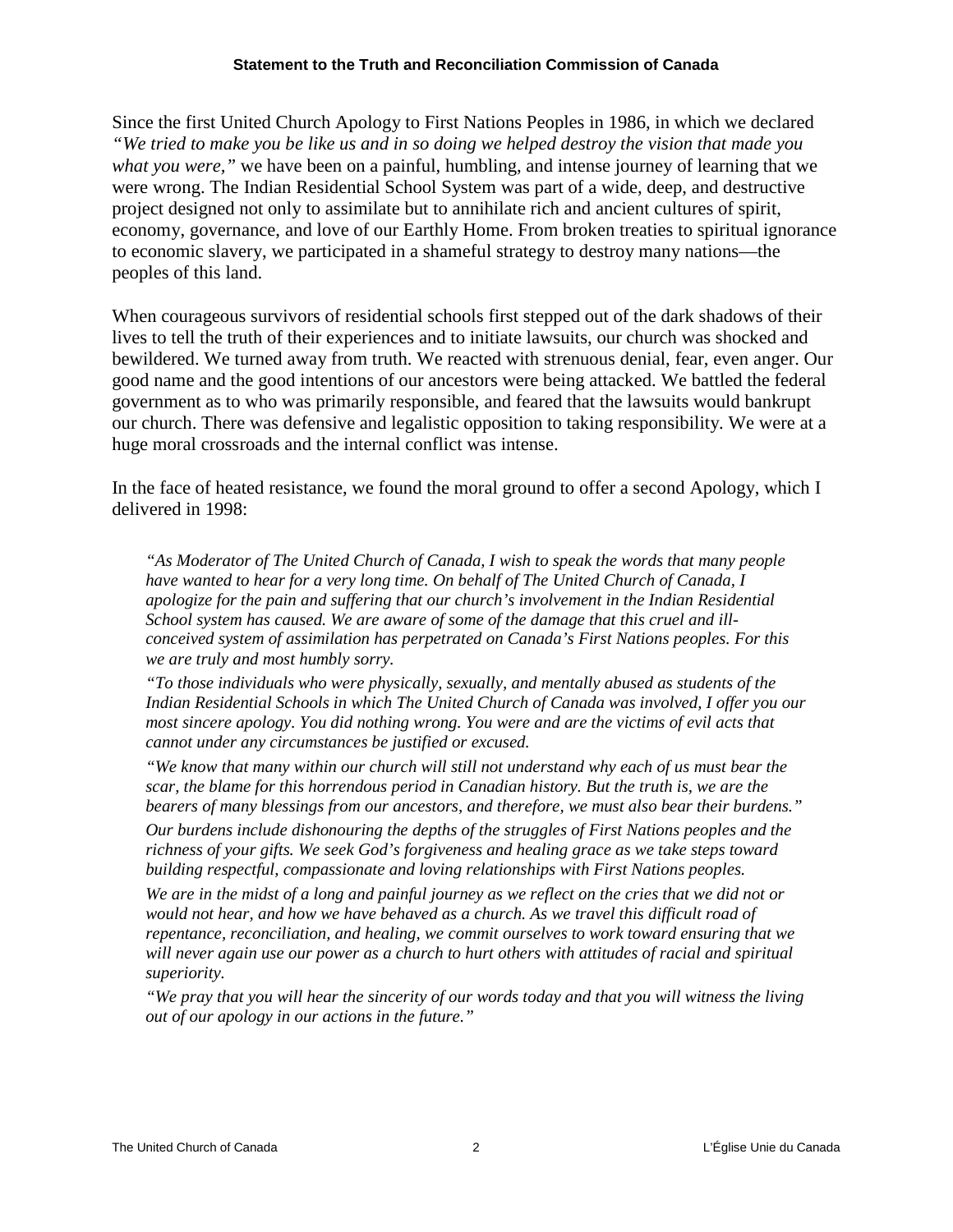### **The Right Reverend Gary Paterson:**

As Moderator of the United Church of Canada, I am honoured and grateful to have the opportunity to speak to the Commission and through it, to survivors and their families.

Let me repeat those closing words of the Apology offered in1998, because they continue to ring true: *"We pray that you will hear the sincerity of our words today and that you will witness the living out of our apology in our actions in the future."*

We still have much to learn, including how to listen with our hearts; and, in addition, what concrete actions need to accompany these words.

We are grateful to our Aboriginal brothers and sisters in the church who have been willing to hang in with us, with patience, honesty and love. You have taught us to face the reality of what we have done, and you have helped us identify steps toward reconciliation.

Thank you to all former students and their family members for the courage and strength you have demonstrated in the telling of your stories; my heart, our hearts, have been broken open by what we heard… the loneliness, humiliation, confusion, deprivation, violation, and abuse. It has not been easy to hear—which gives me a glimmer of what it must cost you to speak. Your determination to find healing; your willingness to open up such traumatic memories and, in vulnerability and pain, share your stories, here, and in other listening circles—it is astounding and deeply moving.

We in the United Church have had to confront our own complicity in actions taken...and not taken, which led to unimaginable damage to so many, and then, as fallout, to families and communities. We have had to accept responsibility for the terrible harm we have done through the Indian Residential School system. Generations of pain and loss!

We have been on a difficult journey of listening, opening ourselves to your truth.

We have learned that "good intentions" are never enough, especially when wrapped in the misguided zeal of cultural and spiritual superiority.

Thus, we have learned that we were wrong to reject, discredit, and yes, even outlaw traditional Indigenous spiritual practice and ceremony; in amazing circles of grace, as we have begun to listen to the wisdom of the Elders, we have found our own faith enriched and deepened. And we are grateful.

At the General Council in 2012 at which I was elected Moderator of the United Church, we adopted a revised crest which incorporates the four sacred colours and the words "All My Relations" in the Mohawk language—Akwe Nia'Tetewa:neren—not only a way to recognize and correct the historic wrong of ignoring the presence of Aboriginal congregations and voices when our church was formed in 1925, but also a way to go forward, to learn and embrace insights from Indigenous spirituality.

In the past 15 years, the United Church has had to examine and change the way we see ourselves as a "justice-seeking" church, the way we look at our history and theology; and we are discerning our own need for healing. We recognize with deep regret how easy it is to do harm; to deny what is happening; to side-step responsibility. Repentance is a journey of discovering who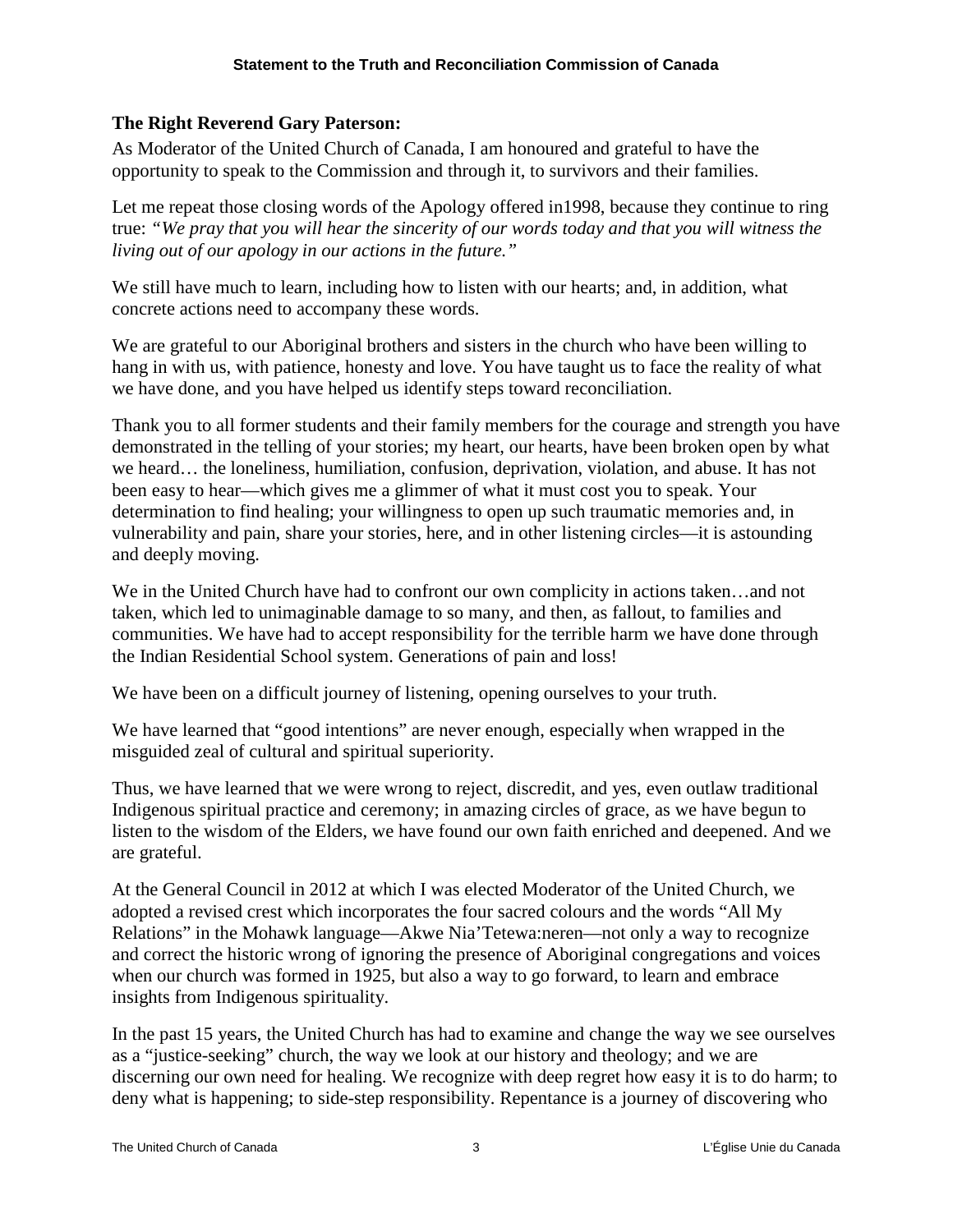has been hurt by our actions, and how they have been hurt; of making amends, and changing our attitudes and behaviours.

And so, we commit ourselves to continue the spiritual practices of listening and learning, healing and reparation, until relationships are in balance…respectful, just, and healthy.

We commit to denouncing the racism that continues in the church and in Canadian society, to naming the destructive attitudes and policies that arise from that sin, and to working for equity and justice.

We commit to ensuring the full involvement of Aboriginal people in all decisions that affect them.

We commit to supporting the long, hard, step-by-step process of recovering language and culture.

We commit to fully participating with others in working to implement the TRC's recommendations in its Final Report.

We pray that our actions will match our words, and together we will continue the journey towards a richer, deeper embodiment of all my relations.

### **The Reverend Maggie McLeod:**

Tansi. I want to acknowledge the people of Treaty 6 Plains Cree traditional territory and thank them for allowing me into their Territory. And, I want to thank the former students of the Indian Residential Schools for sharing their stories. I acknowledge Elder Lorna Standingready of the All Native Circle Conference and Ray Jones, Chair of the Aboriginal Ministries Council.

My father, Wilfred Dieter, was a survivor of the File Hills Residential School. His father and mother, Fred Dieter and Marybelle Cote, attended the Industrial School in Regina. While the legacy of those *institutions* has had a detrimental impact on my family and on the communities that I serve, I must acknowledge the dignified and extraordinary spirit and nature of those same people, as well as all survivors.

As Executive Minister for the Aboriginal Ministry Circle my responsibility is to coordinate programs that focus on healing, leadership, and community development for our 59 communities of faith within the United Church. Before this work I served in Ojibwa communities north of Toronto.

My own call to ministry was fraught with struggle. While the United Church had been a large part of my life, I questioned the Creator: Why I should take this direction? Why would I make a commitment to an institution that was complicit in causing harm to my father, my grandparents, my relatives, and many, many others?

As I wrestled with these questions, the truth was that the United Church was one of the very few places I knew of where I could engage in communal discourse on matters of reclamation of identity, spiritual wholeness, creating just relationships, and building reconciliation.